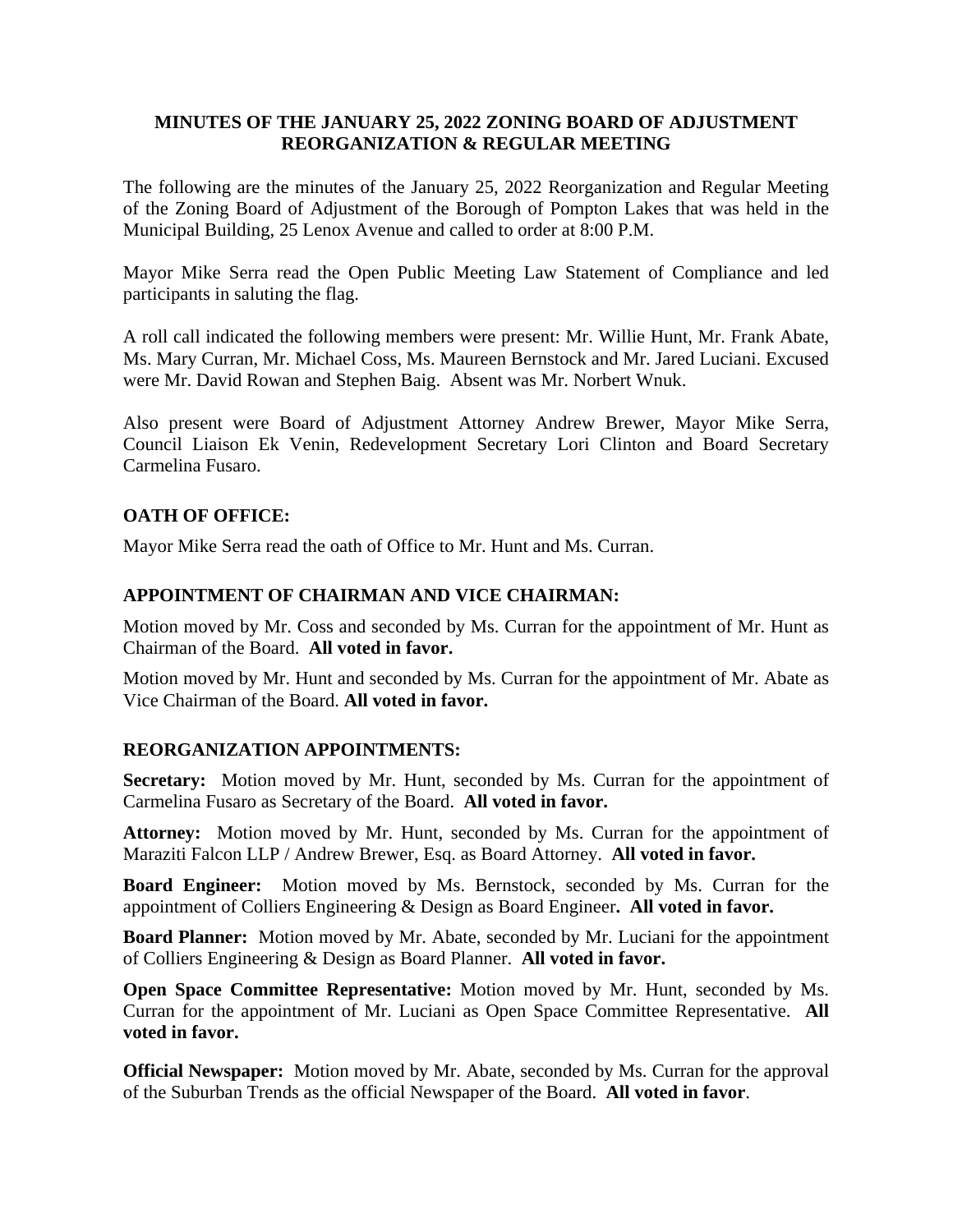**Alternate Newspapers:** Motion moved by Mr. Luciani, seconded by Ms. Curran for the approval of The Herald News or the Record as the alternate newspapers. **All voted in favor.**

**Meeting Date & Time:** Motion moved by Ms. Curran, seconded by Ms. Bernstock: The Pompton Lakes Zoning Board of Adjustment meets on the fourth Tuesday of each month at 8:00 P.M. in the Municipal Building, 25 Lenox Ave, Pompton Lakes, New Jersey unless otherwise noted**. All voted in favor.**

Mr. Hunt closes the Reorganization meeting 8:10 p.m.

## **REGULAR MEETING:**

A **roll call** indicated the following members were present: Mr. Willie Hunt, Mr. Frank Abate, Ms. Mary Curran, Mr. Michael Coss, Ms. Maureen Bernstock and Mr. Jared Luciani. Excused were Mr. David Rowan and Stephen Baig. Absent was Mr. Norbert Wnuk.

Also present were Board of Adjustment Attorney Andrew Brewer, Mayor Mike Serra, Council Liaison Ek Venin, Redevelopment Secretary Lori Clinton and Board Secretary Carmelina Fusaro.

# **MINUTES:**

Regular Meeting Minutes dated October 26, 2021. Motion to accept made by Ms. Bernstock, seconded by Ms. Curran.

## **Roll Call: Mr. Hunt Yes, Mr. Abate Present, Ms. Curran Yes, Mr. Coss Present, Ms. Bernstock Yes, Mr. Luciani Yes.**

## **CORRESPONDENCE: None**

## **APPLICATIONS: None**

## **RESOLUTIONS: None**

## **NEW/UNFINISHED BUSINESS: None**

## **PUBLIC DISCUSSION:**

Mr. Hunt opens the meeting to public discussion.

Mayor Serra updated the board on the following:

- Ralph Tango from Colliers Engineering is retiring. Sal Renda will be replacing Mr. Tango as board engineer. Debbie Lawlor will still be the board planner.
- Meridia has completed demo on their site on Wanaque Ave.
- The Car Wash project is moving forward. There was discussion about screening or coverage like Shrubs / Trees to hide the machinery. He stated the water that is used is recirculated on site and no runoff will go to the sewers.

Mr. Brewer told the board that the Hamway application will be on next month's agenda.